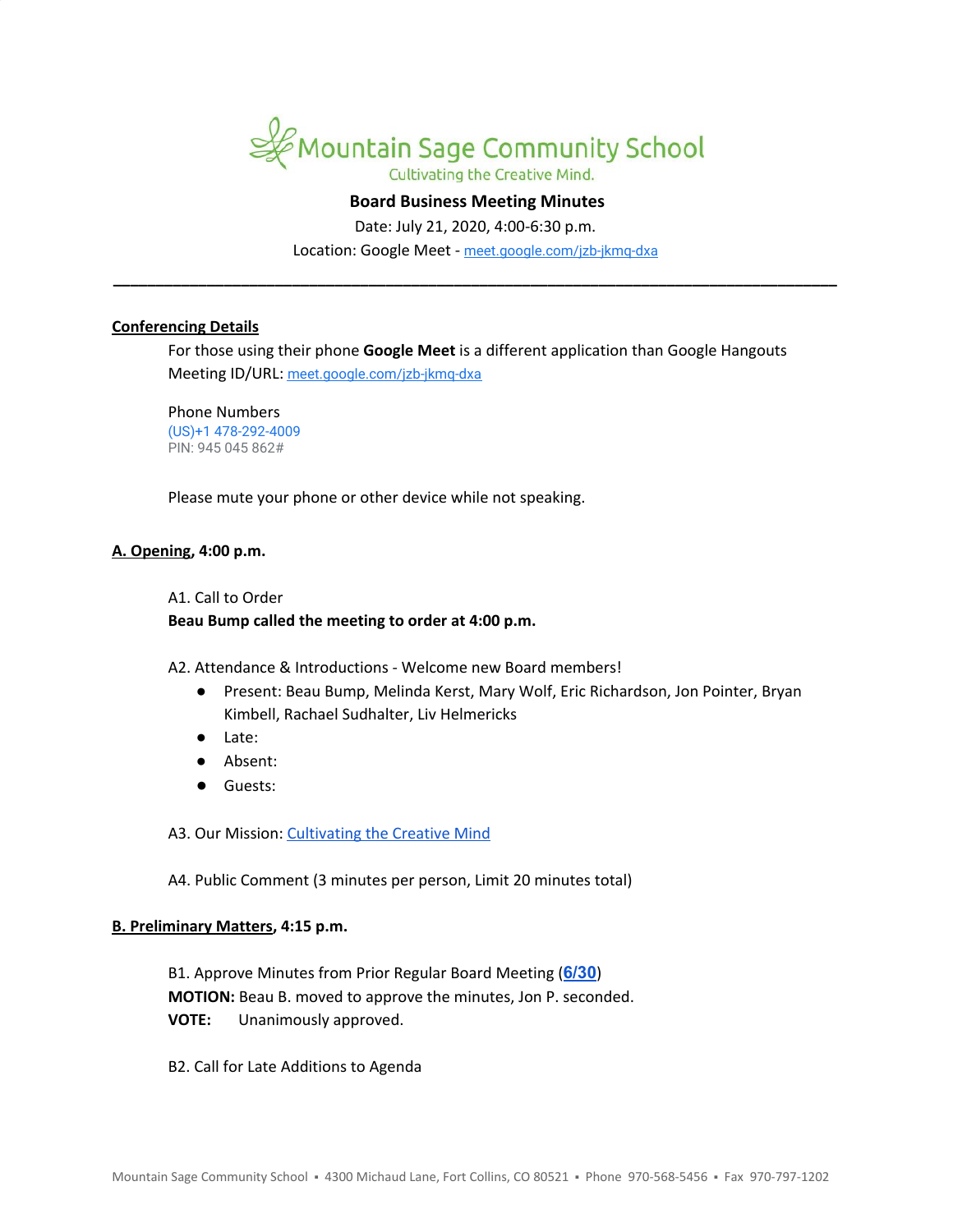B3. Approve Meeting Agenda **MOTION:** Beau B. moved to approve the agenda, Rachael S. seconded. **VOTE:** Unanimously approved.

# **C. Board Education (suspended over summer)**

# **D. Regular Business, 4:30 p.m.**

D1. Consent Agenda (Confirm Consent Designation)

D1.1 Policy Review (i.e. no discussion, if item pulled move to bottom of D): D4.6.1 - School Policies: [FE,](https://docs.google.com/document/d/1wGxFasZ0dE6Ne5s7KRrIRO0cnZKQPnwQxOd-v52eaoo) [FEA](https://docs.google.com/document/d/1BWQWCyUn1LxwknXypc69WFyVxJ1piXju4kMvW-dwy1A), [FEAA,](https://docs.google.com/document/d/1uRyiir_G8BUEF5x6Hub_WrxYBs9m88mlTIw3E-vyM6A) [FEB,](https://docs.google.com/document/d/1pThbHJkD6v6ceYmAsNUip-Nmx194ynGWcwVEx4LVGH0) [FEG,](https://docs.google.com/document/d/16KsAgFybbQ34_MHxjsQUp8QXMuhMP0Hq1VwV2zTTDIc) [FEH](https://docs.google.com/document/d/1z-DZJGivIvEx3R5OBiI3HKAe2djMkUwX92mxzw0ManE), [JS](https://docs.google.com/document/d/1rf5GBWs-YOgZhMLOzJxPMH3JRSSvb52K1Sytz0KNBiU), [JFBA](https://docs.google.com/document/d/1m83NJgTOFSnZcpq29US3wrK9G-vkSo7I16H8EIPojG0)

**MOTION:** Eric R. moved to approve the school policies on the consent agenda, Melinda K. seconded.

**VOTE:** Unanimously approved.

# D2. Review [Strategic](https://drive.google.com/file/d/1bIEAL8S8NnDx9PPJRR79h1dLsXFMCh-t/view?usp=sharing) Plan

Beau B. proposes that we reserve discussion of the strategic plan for the upcoming retreat. Board unanimously agreed.

# D3. School Director's Report

D3.1 Planning Details for 2020-2021

Eric R. - Asked if this would eventually be an external document? Liv H. replied that the intention is this would be an internal document. Other information will need to be provided for parents and the general community.

Jon P. wanted to express gratitude for the amount of effort and heart that went into this planning document. Board echoed Jon's comments.

Jon P. asked if, based on the referenced CDC materials, if we as a board should expect to need to be involved in board review. Board will need to approve definition of educational process to include remote learning, in coordination with administration and consistent with evolving guidance from CDE.

Liv H. - Asked if Eric R. as secretary has had an opportunity to monitor recent developments from PSD. Eric R. - Not since our previous board meeting.

Bryan K. - Discussed CDC materials and the implications of whether the board will need to adopt policy related to impact of COVID on educational programming.

Brief discussion about recordkeeping.

AI - Bryan K. follow up with Liv off-line about a potential solution that could potentially be helpful in implementing some of this COVID related process.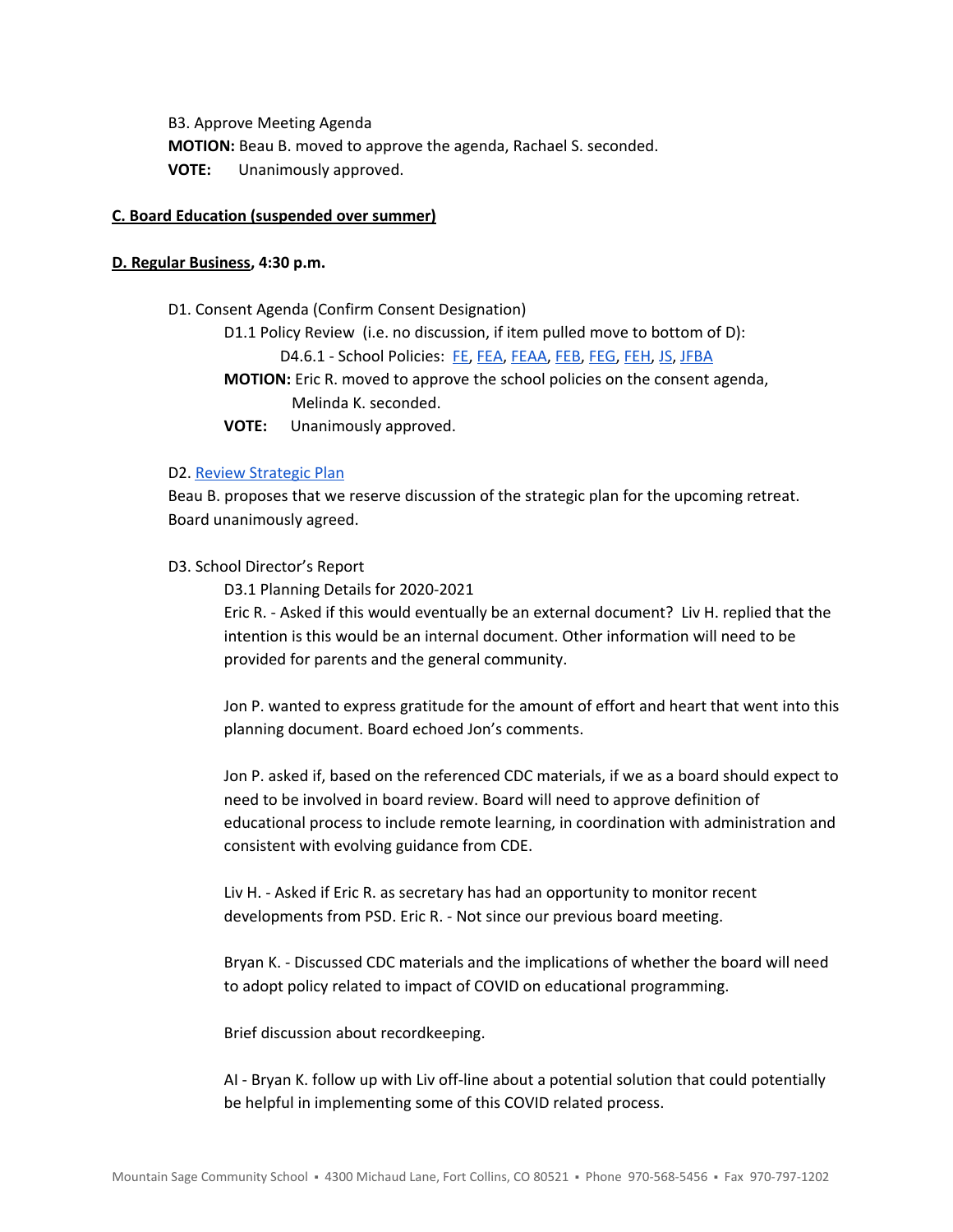Rachael S. - Do we have an idea how many families are going to opt for online-only "virtual" learning? Liv H. - We won't know entirely until we put the actual information out there and ask for families to identify their choice, but in feedback from the questionnaire there were 36 families that mentioned they would have interest in a virtual program. The school is working to figure out a virtual option.

Liv H. - The school is in the process of working on identifying groups A and B. Phase 3 is the maximum phase that we can do with our current facilities while maintaining safety. The maximum in our classrooms is really 12-13 plus a teacher. How this will work is we will be making group information available to families Friday, July 24. PSD is hoping to make a tentative decision on their decision about phases tentatively by July 27.

Discussion regarding options for announcing the plan to the community.

General consensus is that the sooner we can get information to families once we have reliable information the better.

Jon P. - Just as the PSD e-mail suggests, regardless of how schools start it is likely that plans will fluctuate throughout the year based on conditions. It would seem to be a good idea to echo that sentiment in our communications to families.

Liv H. - One area it has been difficult to get information from (Larimer County Health Department vs. local Health District) the local and state health officials is how medical exemptions for masks work.

Rachael S. and Bryan K. - What types of exemptions will be considered? Medical only or are there other types?

Jon P. - It seems like the school should be able to mandate that masks be required for on-site learning. Accommodations could be handled via remote learning options.

Bryan K. - Question about keeping Chrome books at school, if that is an issue for families. Liv - That is more for phase 3, but with phase 1 and 2 that would be different, and that may still change.

Melinda K. - In the online leadership training that Melinda and Bryan went to in May, one of their suggestions is to make sure there is a plan in place if the School Administrator is unavailable due to illness, etc. Liv - Agree that needs to be considered and planned for.

D3.2 Starting Phase Decision and Program Development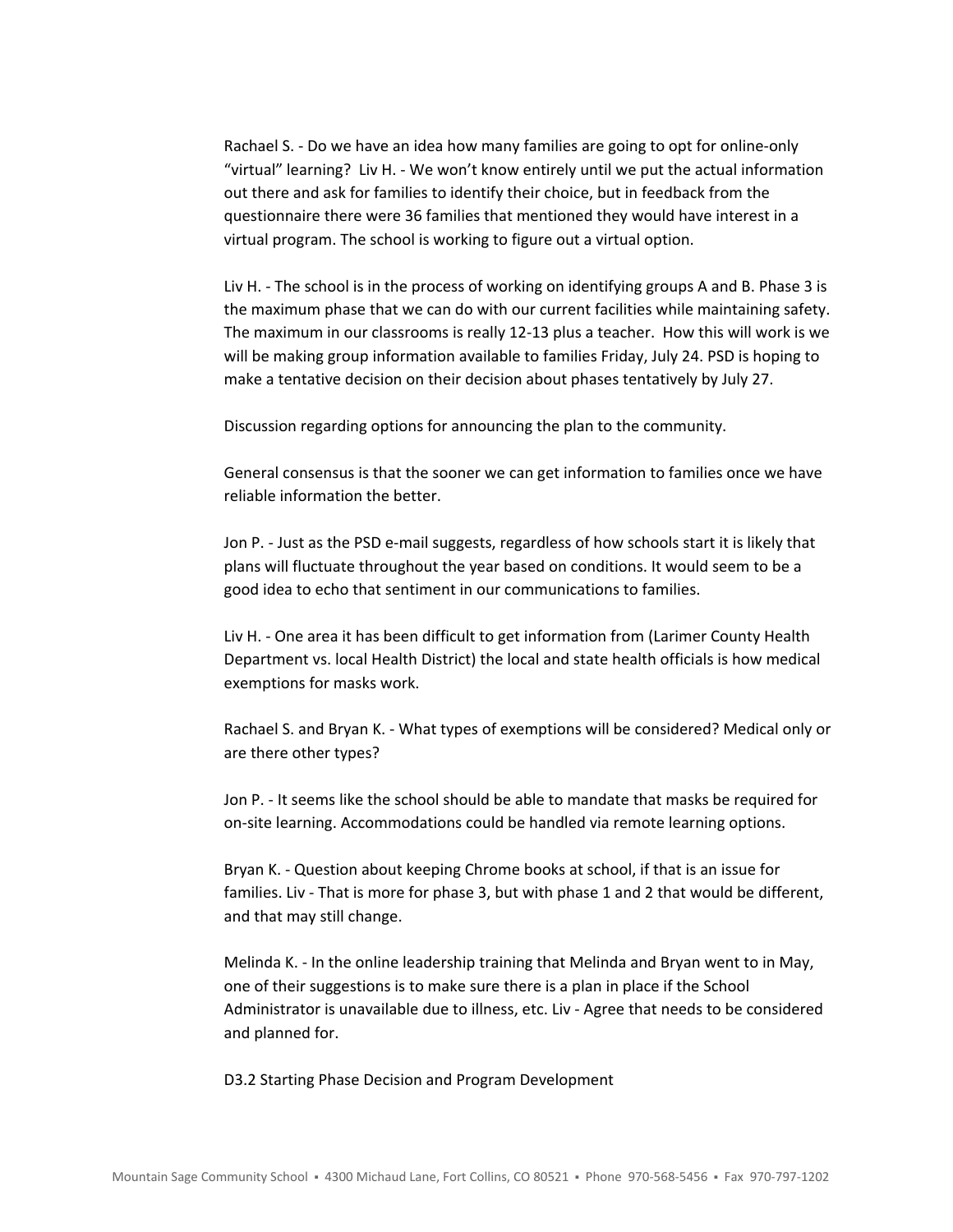#### **Break 5:30 - 5:37pm**

D3.3 School Calendar Proposal Discussion & current state guidance on [attendance](http://www.cde.state.co.us/cdefinance/cde_policy_on_instructional_hours_and_attendance) and [hours](http://www.cde.state.co.us/cdefinance/cde_policy_on_instructional_hours_and_attendance)

Liv - Some special considerations: Allocating "off days" between the groups/cohorts, and making sure students have their last days on-campus.

Jon P. - Suggested changing the festival verbiage in the key from "in" to "if".

Bryan K. - Suggest changing verbiage for early dismissal to remove the phase reference.

Beau B. - Notice January 8 is not included in the list near the key and would be if we are being consistent.

**MOTION:** Eric R. moved to approve the school calendar with the recommendations above, Mary W. seconded. **VOTE:** Unanimously approved.

Liv H. - Now this can be included with upcoming announcements which can help families with planning.

D3.4 Miscellaneous Items: Food Program Development, Staffing update, Website, etc.

Liv H. - Moving forward with food program. PSD can't do. PSD to release MSCS to connect with alternative school food authority - Revolution foods as option? Looking into it.

- Help navigate federal reimbursement piece.
- Possibly look into own SFA down the road.

Liv H. - Now that we have a better idea of the structure/phase for the upcoming school year they can focus more on hiring needs for hourly and support staff.

Due to the nature of things at this time Circus Arts as an activity is being replaced by Sustainability.

Redoing the school website based on WordPress instead of Weebly.

**AI:** Mary W. - How might the Board help to recognize the efforts of the contributors who helped put together the school plans for 2020-21? Perhaps e-mail by board members.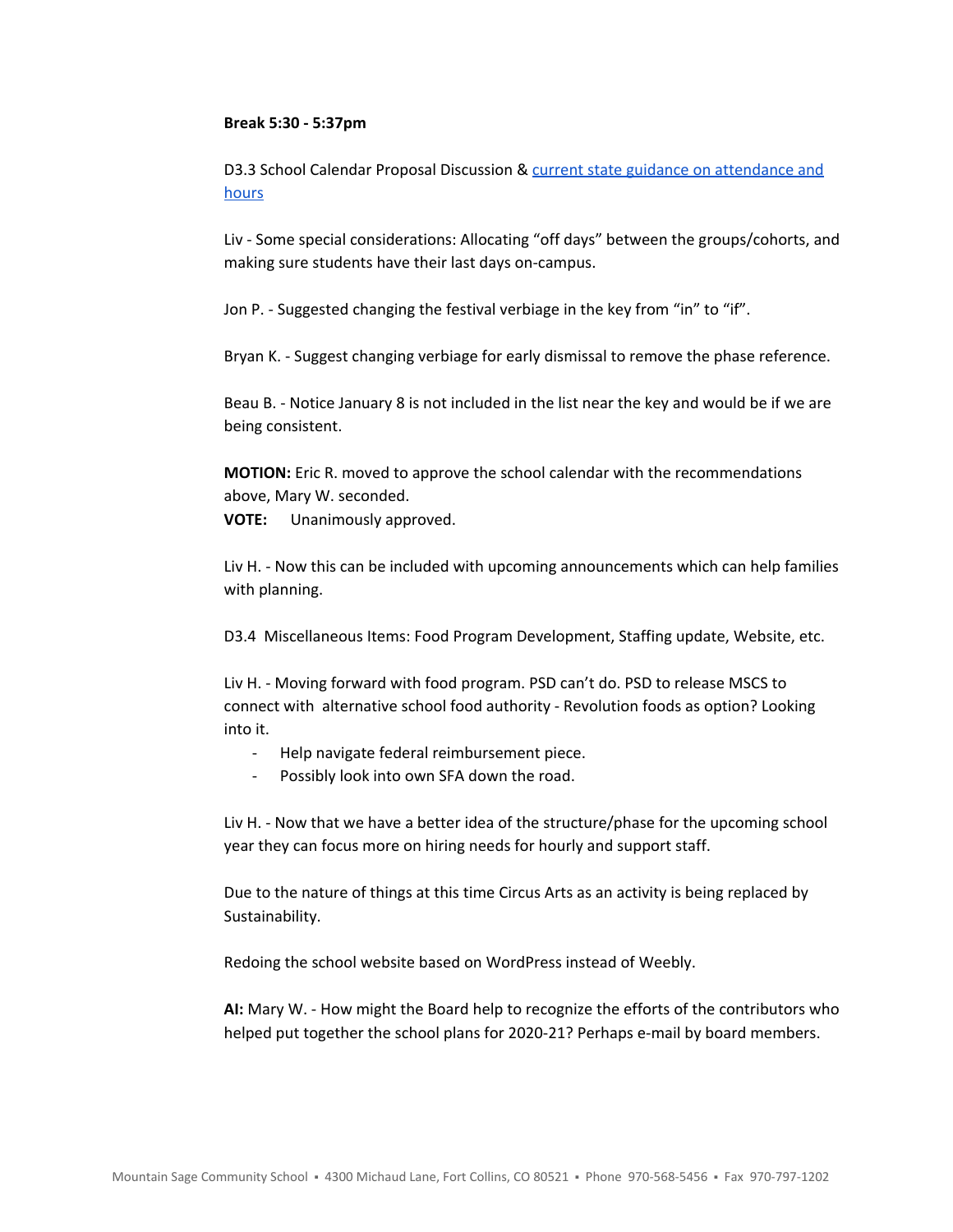Mary W - Can we as a school continue to offer a remote learning option indefinitely? Liv H. - At least for the current year we are ok, but if we want to continue to have a remote learning option in the future we would have to go back to PSD again.

#### D4. Committee Updates

D4.1 - Finance Committee Update ([Report\)](https://drive.google.com/open?id=1N3Rc1-g3ZteePdSVX-o2UJIPhUP5MR0hpzPq9b44wgQ)

D4.1.1 - **Budget** - no meeting, no changes for the Board to review currently. **AI:** Liv H. - Add Bryan K. to the invite for Finance Committee meetings going forward.

- D4.2 Facilities Committee Update [\(Report\)](https://drive.google.com/open?id=1axcqR-ZcgSZC0hZ4VievPUKQibsAHLlqMBkfjF75EVY)
- D4.3 School Accountability Committee Update
- D4.4 Board Logistics Committee Update

Melinda K. - New Board Bio's will need to be 50 words or less.

D4.5 - Policy Discussion

D4.5.1 - Board Policies: [ADD4.10](https://docs.google.com/document/d/1V3xXA9nFS1VysNA0KFmEQ4u6WqqhQFkELG6kWdBkEkM)

Beau B. - Summary: more generally reflect our Board's commitment to legal requirements we are already following, but is a good resource/reminder.

D4.5.2 - MSCS Policy Review - Added a scheduling section to the MSCS Policy Review [Guidelines](https://docs.google.com/document/d/1u8ShOV3kEX192OtZtSJ3ZH9IY_M6MqVyaK5HLtCC2dI) - Procedure document.

D5. Items of the Month (from Board [calendar](https://docs.google.com/document/d/12S6s-qevYMsnj8Cr2yw6uMO7S7hL3gz2oKvXZk5ZndQ/edit?usp=sharing))

#### D6. Scheduling Matters

D6.1 - Board Meeting/Rotation Calendar for [2020-21](https://docs.google.com/spreadsheets/d/1x9GJcaarIY6EhtnDI669QrMgj4yTl2tANo463C7EGAQ)

Need to revise calendar to reflect 20/21 reality. Likely no staff meeting attendance, possible virtual participation in Parent Circle. AI: Beau/Eric revise.

The proposed calendar dates are based on past years. Looks fine in general but board members can provide feedback any time prior to next weekend (deadline Friday, 7/31).

**AI:** Mary - Sanity check Eric's board meeting date proposals for the coming year.

Resume 6 - 8:30 time slot for board meetings starting again in August.

### D7. Miscellaneous

D7.1 19/20 SY Wrap-Up Items - Beau -- Aug. bus. mtg.

D7.2 June Retreat Summary and Reflection - Beau Aug. bus. mtg.

D7.3 August Retreat Planning - AI: Beau collect items into document, email to Board